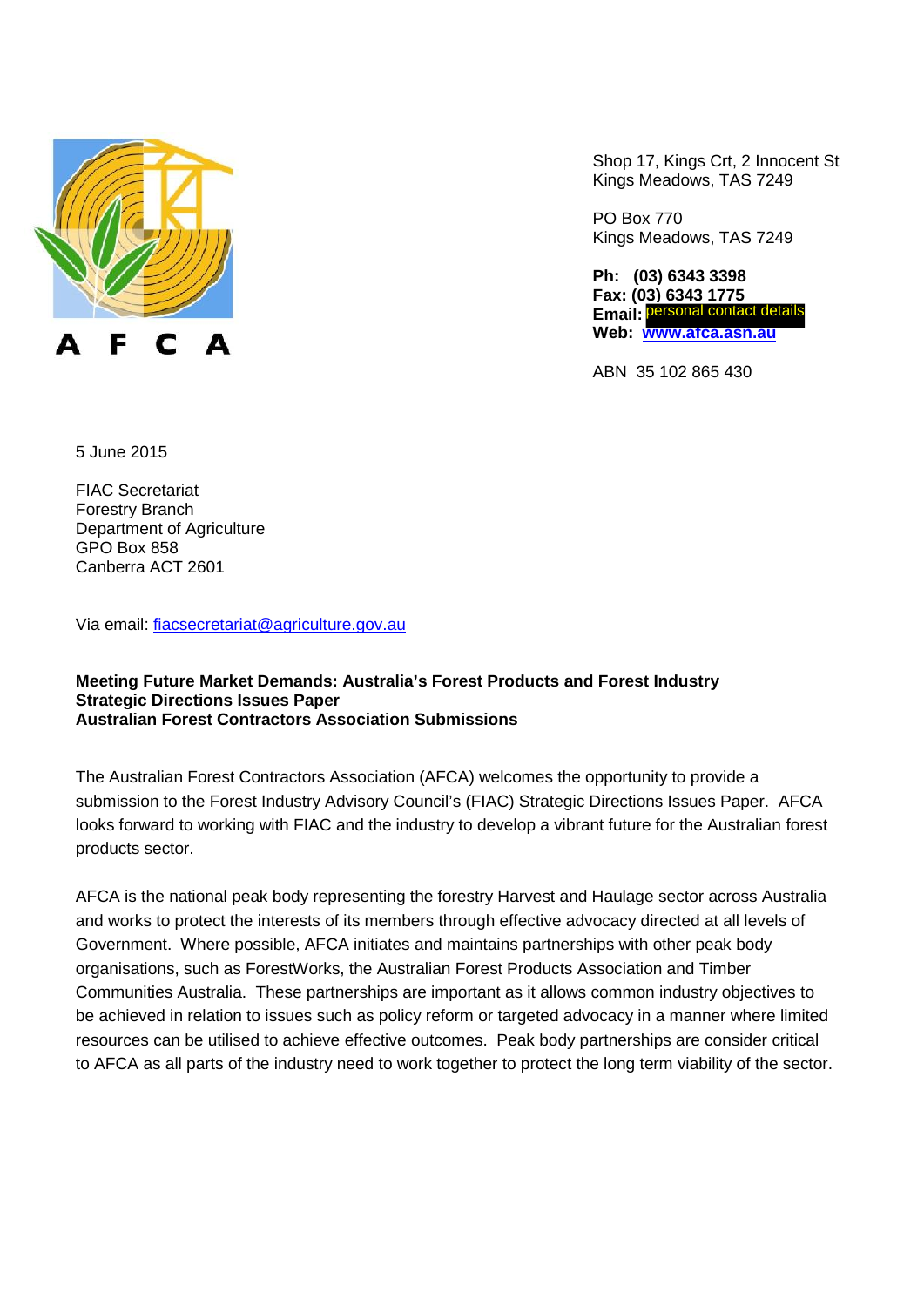AFCA consists of a Chairperson, Board members, the General Manager and Business support along with contract staff who provide specific support roles in membership services, safety auditing and the delivery of AUSTimber every four years. The Board and General Manager consistently involve themselves in Committees and Inquires focused on the sector.

# **Introduction**

AFCA's submission provides commentary from the perspective of the Harvest and Haulage sector and is not intended to cover issues that may be more broadly covered by other industry associations. The submission is therefore a consideration of issues from one sector of the whole forestry industry supply chain. Nonetheless, an important stakeholder in the forestry industry supply chain which makes a significant contribution to regional forestry hubs.

AFCA's view is that ultimately, the development and effectiveness of a 'national wood and fibre plan' requires all sectors to work collaboratively, with all levels of Government in order to strengthen industry and create a certain future. To this end AFCA is of the view that the development of any industry plan needs to be all encompassing with consideration and representation of all sectors that contribute to the industry.

It is considered appropriate to reconsider the plan as one that is a 'Forest, Wood and Fibre Plan'(FWF Plan) rather than a 'wood and fibre plan'. The reason for this is that it provides recognition of all of industry (ie.planting, replanting and maintenance of forests which are a vital part of strategic planning for the industry); an important ingredient for success.

The strategic issues paper is considered a welcomed discussion paper however greater emphasis should be placed in the development of the FWF Plan on the whole supply chain. The FWF Plan should include consideration of all aspects including from resource security and planning, to harvesting and haulage, processing and manufacturing, and marketing. It is AFCA's opinion that the future of the industry depends on the success of all sectors along with securing markets for the end products.

The development of the FWF Plan must be completed in consultation with all industry stakeholders and should have an emphasis on the current state of play and strategies and initiatives that allow the industry to grow and a focus on improved collaboration at all levels. AFCA also considers a commitment and process for implementation and review is critical to the success of any plan.





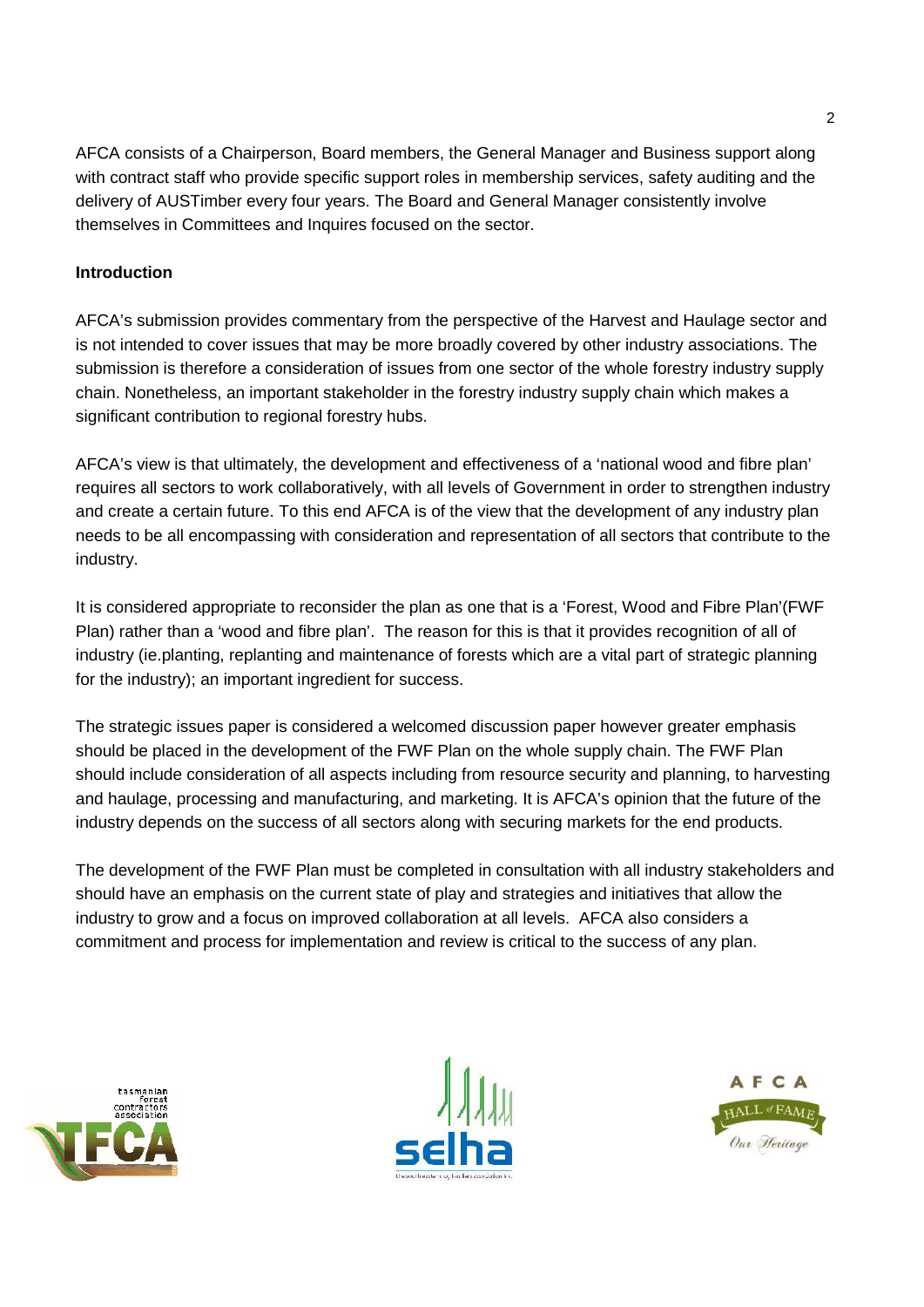### **Vision and objectives**

Whilst AFCA does not propose to put forward a Vision statement or objectives for the industry, given AFCA only represents one sector, our view is that the objectives that underpin the Vision are critically important and must be measurable and reviewed over time in order to consider whether they are still meeting the shared vision for the industry.

The AFCA proposes that the vision statement should;

- be inclusive of all stakeholders,
- focus on the positive contribution the industry makes

- recognises that wood is renewable resource, provides for carbon storage, is sustainable and is a replacement for fossil carbon materials.

### **Issue 1 Market Trends and Pressures**

AFCA considers that there are others better placed to provide commentary on this issue and therefore will not be addressing this.

### **Issue 2: Emerging uses and markets**

The emergence of new forest products is an important component of value-adding and innovation in industry.

The Harvest and Haulage Sector can be impacted on these changes and will need to adapt or advance technology to meet the needs of opportunities such as higher product recovery whilst maintaining cost effectiveness. In order for the Harvest and Haulage Sector to adapt to these changes improved lead times and forward strategic thinking around the impacts of changes would be advantageous. Generally the renewal of equipment for Harvest and Haulage is a  $5 - 7$  year cycle. The forward planning of process changes and industry working in collaboration on these provides the Harvest and Haulage Sector greater opportunity to adapt and consider investment to meet new demands.

### **Issue 3: Forest Resource**

### *Native Forests*

ACFA believes that the original intent of the Regional Forest Agreements (RFA*) 'which seeks to balance the competing social, economic and environmental demands of the Forest Industry*' is important to the future success of the public native forest industry. The RFA is an important instrument





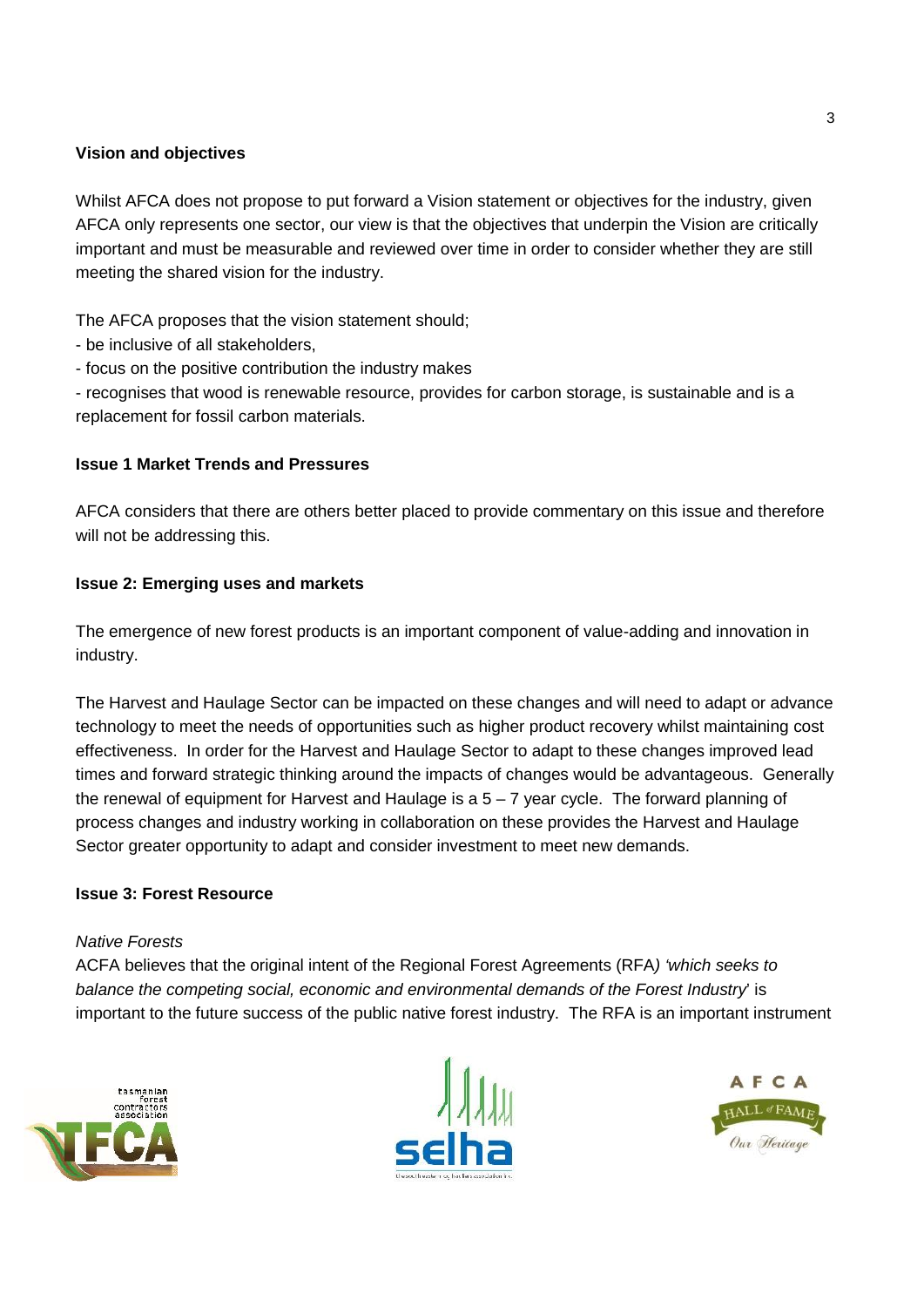in providing industry a degree of certainty within the operating environment as well as the removal of regulatory imposts or duplication.

It is important that the original intent of balancing the competing demands is a continued objective of RFAs as they are negotiated into the future for a further 20 years. Part of this rebalancing must include a strong communications program that puts facts about the positive impacts of forest harvesting on the local and global environment to counter (or balance) the obfuscation and half-truths promulgated by opponents of the industry.

### *Plantation*

Government and industry need to work in collaboration to develop and commit to long term strategic direction for the plantation industry. The development of a long term strategic plan needs to be coordinated to provide a long term sustainable and consistent cycle of plantation. Whilst there are many challenges to achieving this, there is a need to consider both the policy and regulatory framework and address existing impediments. Currently there are a number of instances where replanting is not occurring. This is of serious concern given the amount of investment and ongoing contribution to the local economy in these areas. If plantations are not replanted it will contribute to an unsustainable industry where there is risk and uncertainty.

Development of the long term strategic plan for plantation could form part of the consideration of identified forestry hubs where resource security is paramount to the success of industries and presumably the forestry hubs. By making a long term commitment to supply in forestry hubs this would result in improved investment confidence for a number of stakeholders in the forest supply chain.

### *Security*

Specifically for the Harvest and Haulage sector it has been difficult to invest in new capital operating in an environment where long term uncertainty exists. The Harvest and Haulage sector continues to suffer from a challenging environment where investment is difficult when limited tenure security is provided with the continuation of short term contracts of 3 – 5 years. The industry would benefit, and greater efficiencies could be achieved, if there was improved confidence in investment in capital to operate and the ability to secure finance to support this.

### *Bushfire*

The significant threat of bushfire is of ongoing concern as Australia sees a trend towards more intense fire activity over extended seasons. There is a need for Government to focus on a program of prescribed burns and fuel reduction, particularly areas which have been identified as high risk. The forest industry has an opportunity to work collaboratively with governments on this issue. In particular the Harvest and Haulage sector, which has equipment and experience, to work cooperatively with





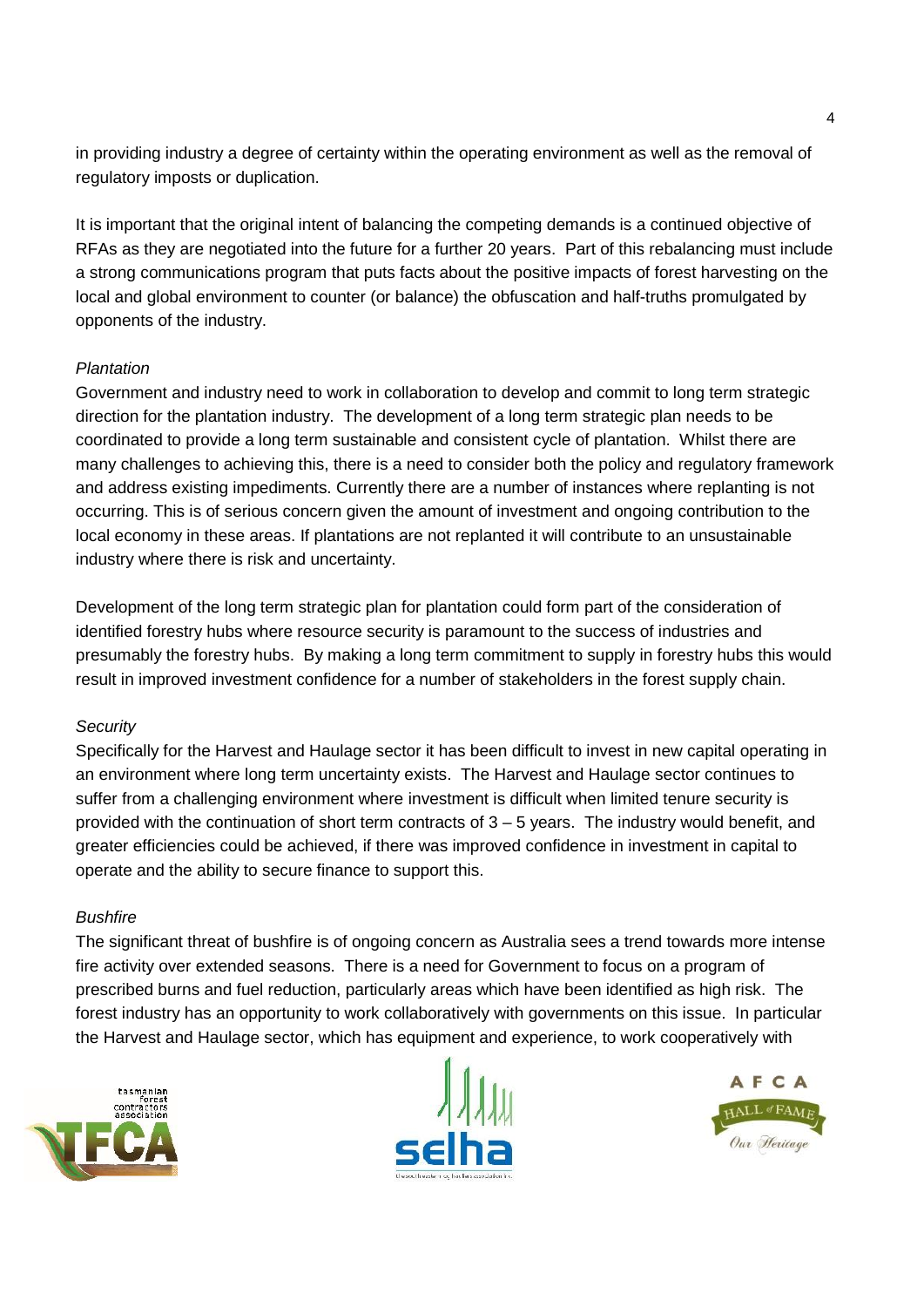governments to assist in both fuel reduction and fire mitigation. Bushfire can also have a significant economic impact on the operations of the Harvest and Haulage sector with cessation of work in the event of a fire, damage to the resource and recovery and infrastructure loss.

# **Issue 4: Innovation, research and development**

The Harvest and Haulage Sector has made significant innovation and technology advancements over the past thirty odd years. The role of harvesting is now highly computerized and precise, which has resulted in significant improvements in harvest optimisation. The Haulage sector has also made improvements, in particular around safety. These innovations have been driven by a need to remain viable, however, these advancements and innovations have not been met with improved margins or reward for innovation in the sector. Further innovation, where possible, needs to be met with a commitment from the industry as a whole to ensure those who have invested are equally rewarded. Continued innovation often requires ongoing formal research and development. Consideration must be given to a stronger R&D framework for the longer term to support and encourage further industry innovation.

AFCA also believes there are opportunities to develop different business and operating models, such as joint business ventures to promote industry innovation. For example in some instance a business model that allows wood chipping solutions to capture a lost timber resource, often left on sites following harvest, between local processors who use the chip could be considered. This could also mean the investment risk for capital required to harvest could be spread across the supply chain from forest owners, processors and harvesters over a longer term.

# **Issue 5: Consumer and Community Engagement**

A significant amount of commentary could be made on how the forestry, wood and fibre industry needs to develop strategies to create improved understanding. There are a number of opportunities to create awareness of the importance of the forest industry and contribution it makes to the carbon cycle.

One such opportunity is AUSTimber, held every four years, currently being planned for 2016 and will be located in Traralgon, Victoria.

The 2016 AUSTimber will have greater focus on presenting the entire industry as an important part of the innovation the government is seeking when it comes to growing our economy. The theme will also hope to demonstrate that while we advance Australia's economy we also enhance our environment.





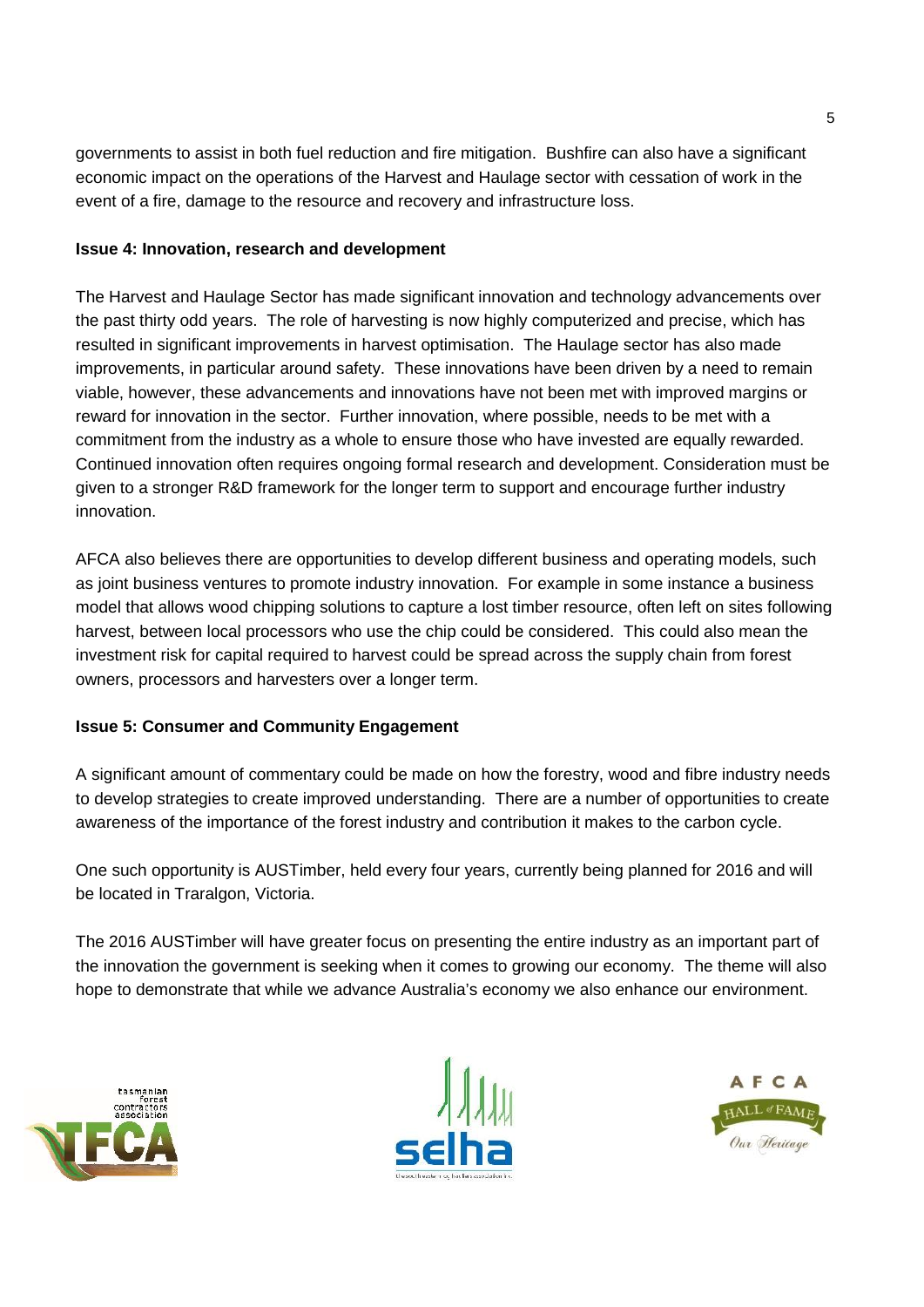The forestry, wood and fibre industry is so important to our economic and natural environment that now is the time to share that information with the general public and governments. By gaining support and involvement from the entire industry there is an ability to demonstrate to the broader public the importance of the industry. It is key to the success of our industry to demonstrate the importance of wood and how we contribute to improving our environment, this will also attract and retain people who seek a rewarding career.

As governments look for ways to replace advanced manufacturing jobs being lost in the automotive industry and to encourage innovation in the economy; now is the time for the timber industry to be promoting the opportunities that our industry offers within advanced manufacturing and design.

With the depth and breadth of content of AUSTimber2016, it is anticipate that it will generate a lot more news media coverage than has been achieved in the past. Through encouraging a better understanding of the timber industry's role and potential in removing carbon from the atmosphere, there should be consequent improvement in public support for forest harvesting. Promoting and developing support for manufacturing in regional areas using local timber resources will encourage the planting of more trees over time to ensure a ready supply of the raw material.

AUSTimber provides a wide ranging demonstration of the technology used in the timber industry and the economic and environmental benefits of the industry as a whole, public and other industry sector perception of the role of forest contractors should take on a higher social value.

There is an opportunity for 'whole of industry' involvement and AFCA would welcome discussion and support in taking AUSTimber forward as an industry event.

# **Issue 6: Strengthened regional approaches**

# *Forestry Hubs*

The Harvest and Haulage sector is a significant contributor to both regional and local economies through employment (direct and indirect), investment and supporting local services industries and would welcome the development of Forestry Hubs. The location of Forestry Hubs needs to consider existing infrastructure investment and be within close proximity to major processors and access to markets.

Whilst the development of Forestry Hubs is something that should be explored, the benefits of developing them will only be realised with support from all levels of government and industry. The policy and legislative frameworks of the forestry hubs would need to be individually considered and the long term strategies developed specifically for each hub with a view of strengthening their uniqueness





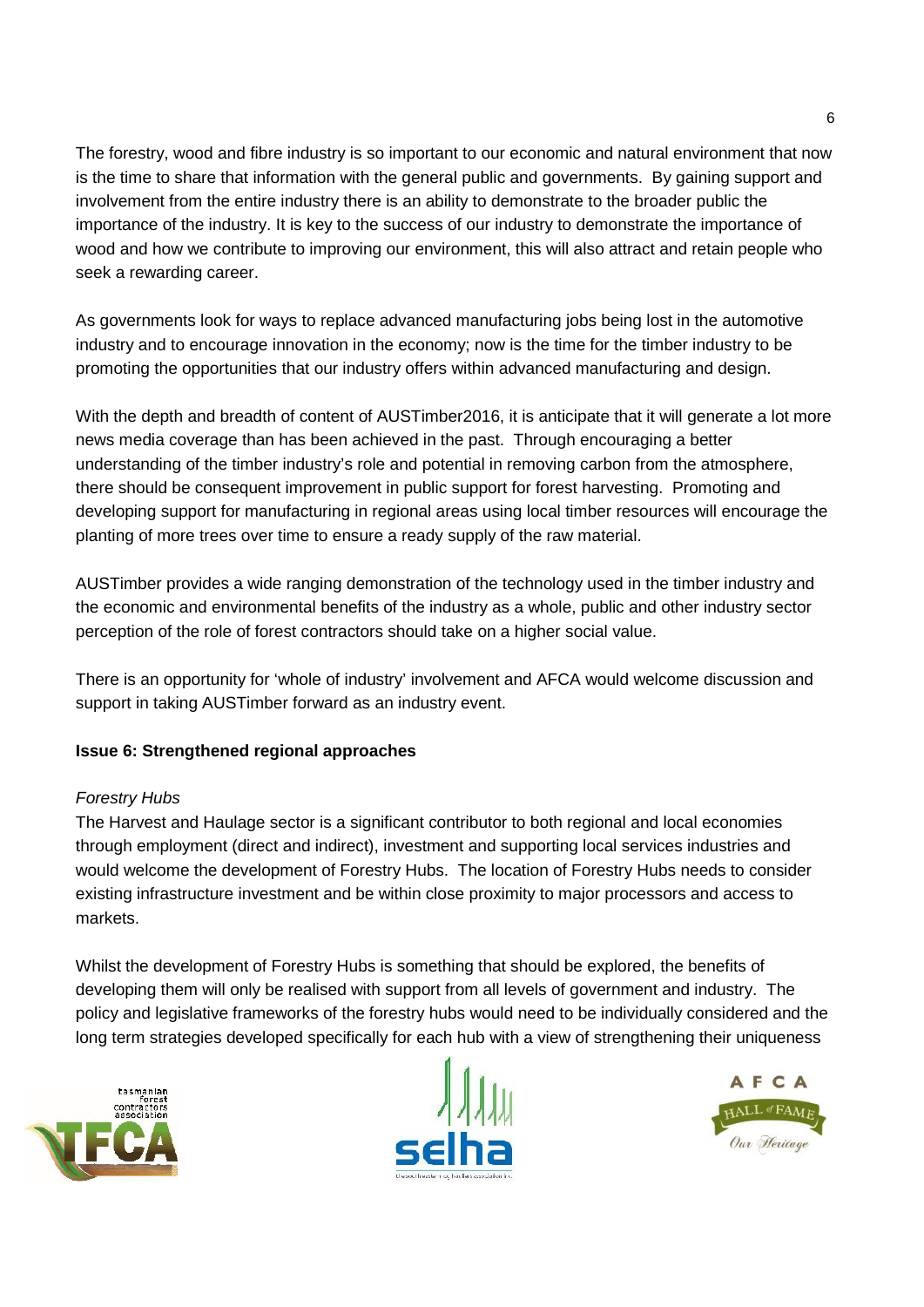and opportunities. There could also be opportunities for governments to provide funding support to achieve specific investment outcomes identified as part of Forest Hub Strategic Plans ie. advanced manufacturing, research and training needs.

AFCA would welcome the opportunity to participate in further consideration of the development of Forestry Hubs.

# *Wood Encouragement Policies*

Latrobe City established Australia's first Wood Encouragement policy, the Municipal Association of Victoria has now adopted this policy and a number of individual municipalities are currently considering adopting such policies. Whilst this is laudable and understandable in the context that processing wood fibre near its source is most efficient and increased processing activity brings greater economic activity to regional centres, it would be useful if state and federal governments also adopted Wood Encouragement policies to further underpin this regional activity.

### **Issue 7: Infrastructure**

Investment in the road network (national, state and local) is paramount for the safe transportation of wood from the source to processing by the Haulage sector. The distances for transportation can often be significant. There are a number of instances where forward infrastructure planning has not occurred and as a result unnecessary regulation or requirements have been imposed rather than addressing the need to holistically consider a forest freight and logistics plan.

It is imperative that forward infrastructure planning and investment for forestry freight and logistics routes is in place, particularly key regions where forest industry growth is anticipated. Coordination at all levels of government in planning and improving infrastructure is required. The forest industry has the opportunity to lead this through collaboration with a range of stakeholders. This may also be considered as part of a number of initiatives for timber regions and strengthening regional approaches for the forestry sector.

In addition consideration of cross border regulatory frameworks and the lack of a consistency between states and local government areas are also of ongoing concern. Further consideration is required on improving the transportation framework across states to ensure it isn't creating a disadvantage to some operating environments. Issues which need to be addressed include restrictions on road access, permit systems, daylight hours only access, road registration of harvest equipment.

AFCA considers that there may be an opportunity to consider the formation of National Forest Transportation Taskforce, with all relevant stakeholders, to provide a coordinated approach in





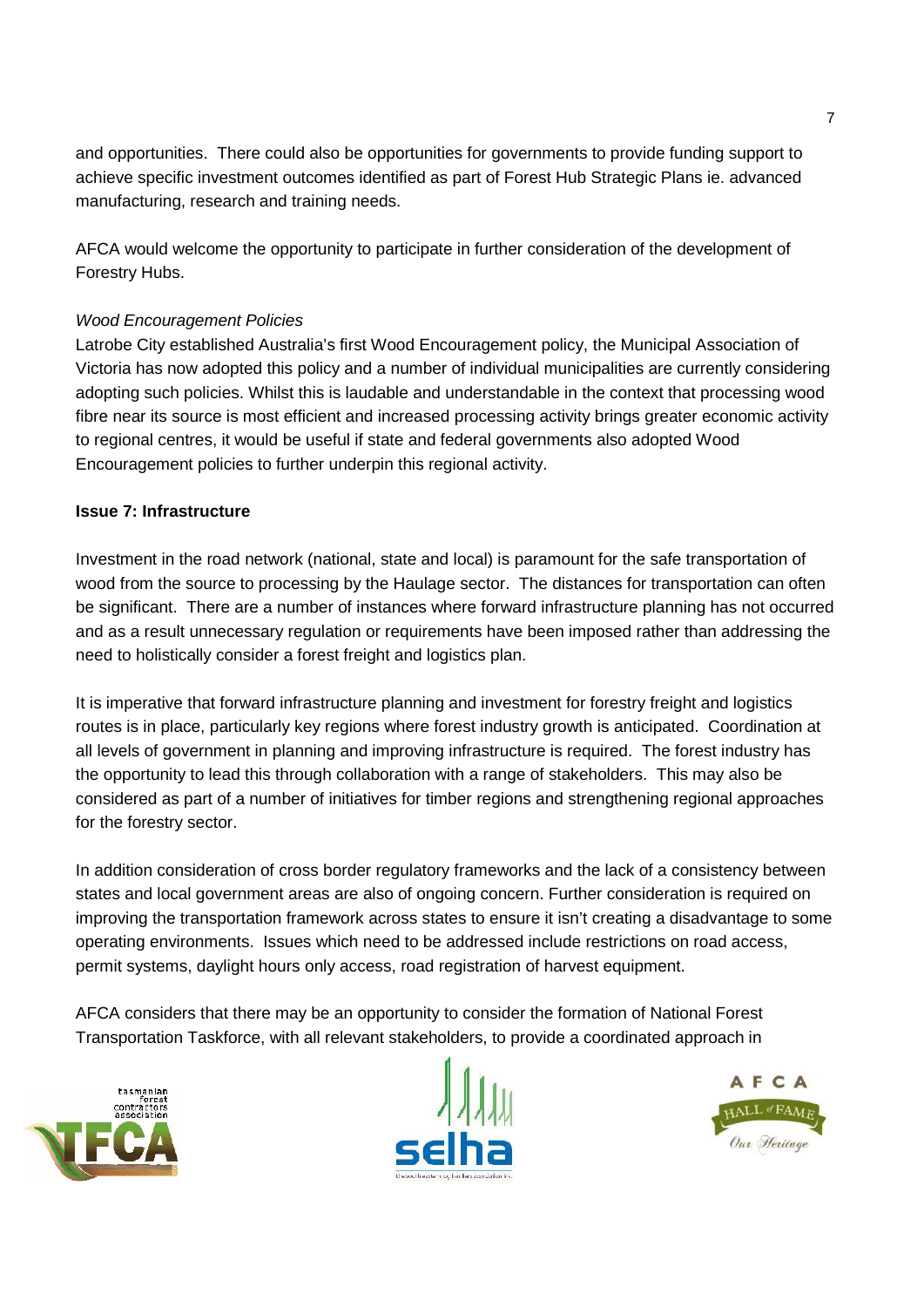addressing the infrastructure challenges and investment needs and lead the development freight and logistics forward planning with governments.

The Forest, Wood and Fibre industry also needs to recognise the significant investment occurring within the supply chain and work to create improved environments for this around finance and security. For example the collective cost of harvest equipment in many instances exceeds the value of the processing plant, which may have a life of 20 years or more, while the contractors may have to replace equipment three times in the same period.

### **Issue 8: Industry skills and training**

Continued government support to fund and administer a program to support improved training and skills development throughout the forestry sector, including environmental care, changing forest management and wood processing, safety, product quality, and business skills is imperative.

There is an ongoing need to support organisations such as ForestWorks who have assisted in developing a number of career and training initiatives which have improved and provided better recognition of the skills of our existing workforces as well as assisted in attracting skilled workers.

Finally there appears to be a lack of industry acknowledgement and cost sharing for the needs of ongoing training. There are significant costs associated with training harvest operators and the lost operating time to train them, without any reward or compensation. An improved coordinated approach and forward industry planning on industry training needs and strategies must be developed to improve understanding and opportunities to work in forest industry.

By way of example the area identified as the 'green triangle' currently has significant challenges in sourcing and retaining staff, particularly in the harvest and haulage sector to manage the high volumes to be processed in short term. Anecdotal evidence suggests that to manage the predicted volumes over the coming year that around 300 additional employees will be required within the Harvest and Haulage Sector in the short term to meet the harvest and haulage sector needs. Industry needs to work collaboratively to manage these challenges and ensure the sector has highly skilled operators that do not put the industry at risk.

### *Better Business Program*

The importance of government assistance and funding support to assist industry in skills development and training can also be demonstrated by the support of the Better Business Program, coordinated by ForestWorks. The development of the Better Business Program is supported by an industry steering committee and is specially focused on supporting improvements in the harvest and haulage sector to